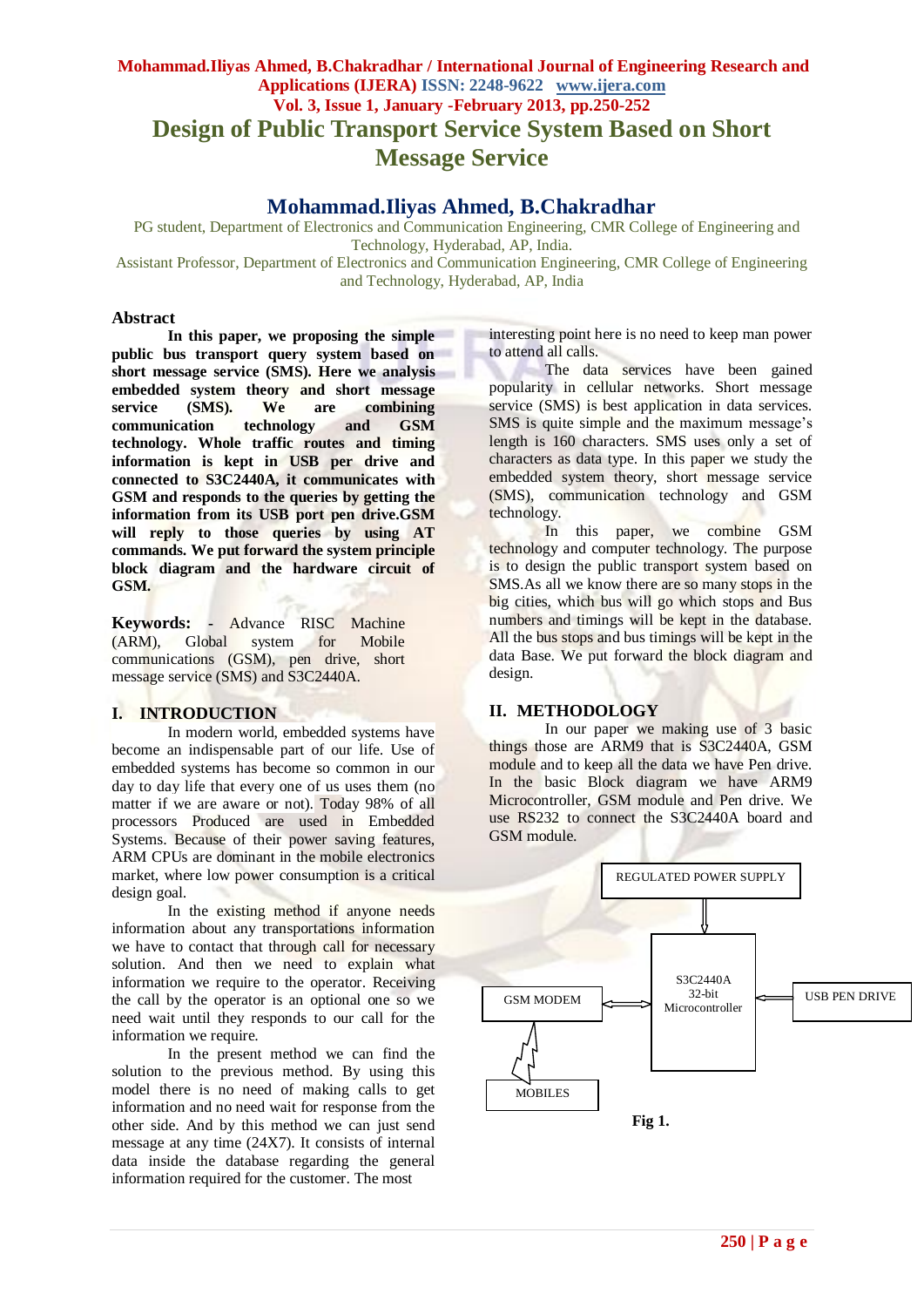## **Mohammad.Iliyas Ahmed, B.Chakradhar / International Journal of Engineering Research and Applications (IJERA) ISSN: 2248-9622 www.ijera.com Vol. 3, Issue 1, January -February 2013, pp.250-252**

#### **A. S3C2440A microcontroller.**

As shown the block diagram in Fig 1. We use the latest SAMSUNG's S3C2440A. Its low power, simple, elegant and fully static design is particularly suitable for cost- and power-sensitive applications. It adopts a new bus architecture known as Advanced Micro controller Bus Architecture (AMBA). The S3C2440A offers outstanding features with its CPU core, a 16/32-bit ARM920T RISC processor designed by Advanced RISC Machines, Ltd. The ARM920T implements MMU, AMBA BUS, and Harvard cache architecture with separate 16KB instruction and 16KB data caches, each with an 8-word line length. By providing a complete set of common system peripherals, the S3C2440A minimizes overall system costs and eliminates the need to configure additional components. Mini2440 have two flashes, one is the NOR flash, model SST39VF1601, size 2 Mbytes.

The other is the NAND flash, model K9F1208, size 64 Mbytes. S3C2440 support both flash to start the department of EC, by DIP switch S2, you can choose from NAND or NOR for your system. Most of the actual products using a NAND flash chip are enough, because we learn for the convenience of users, it also retains the NOR flash. NAND flash does not have the address line, it has a dedicated control interface connected with the CPU, for the 8-bit data bus, but this does not mean that NAND flash read and write data will be very slow. Most of the USB or SD cards are made of NAND flash equipment. NOR flash used a total of A1-A22 address bus 22 and 16 data connected with the CPU bus, please note the address is started from the A1, which means that each time it is the smallest unit of read and write 2-byte.

#### **B. SMS**

SMS is an improved paging service using the GSM capability to send alphabetic/numeric data.Fig.2 illustrates the SMS network architecture, When a handset sends out an SMS, the short message service center (SMSC) will relay this data to the SMS–gateway mobile switching center (SMS–GMSC).The SMS–GMSC will then access the home location register (HLR), search to locate the cellular phone address at the end point, and send route information to the mobile switching center (MSC).After receiving this data, the MSC will determine which SMSC to contact for this end point. If the caller is on roaming mode, SMS– interworking mobile switching center (SMS– IWMSC) will be the message's next stop.



### **C. GSM**

Global system for mobile communication (GSM) is a globally accepted standard for digital cellular communication. GSM is a common European mobile telephone standard for a mobile cellular radio system operating at 900MHz. Throughout the evolution of cellular telecommunications, various systems have been developed without the standardized specifications resulting in many problems directly related to compatibility.

The GSM standard is intended to address these problems. In the current work, SIM300 GSM module is used. The SIM300 module is a Tri-band GSM solution in a compact plug in module featuring an industry-standard interface. It delivers voice, data and fax in a small form factor with low power consumption.

A service unique to GSM, the Short Message Service, allows users to send and receive point-to-point alphanumeric messages up to a few tens of bytes. It is similar to paging services, but much more comprehensive, allowing bi-directional messages, store-and-forward delivery, and acknowledgement of successful delivery.

We use Siemens Company's SIM300 as GSM modem. This module supply 9-pin normal RS-232 interface, in order to full duplex, it should connect MAX3232 to S3C2410 UART1 port through level conversion chip. GSM baseband processor is the core part of SIM300 and deal with the AT command which send from serial port.U211 is the GSM SIM card. The diagram of GSM hardware circuit is illustrates in Fig.3.